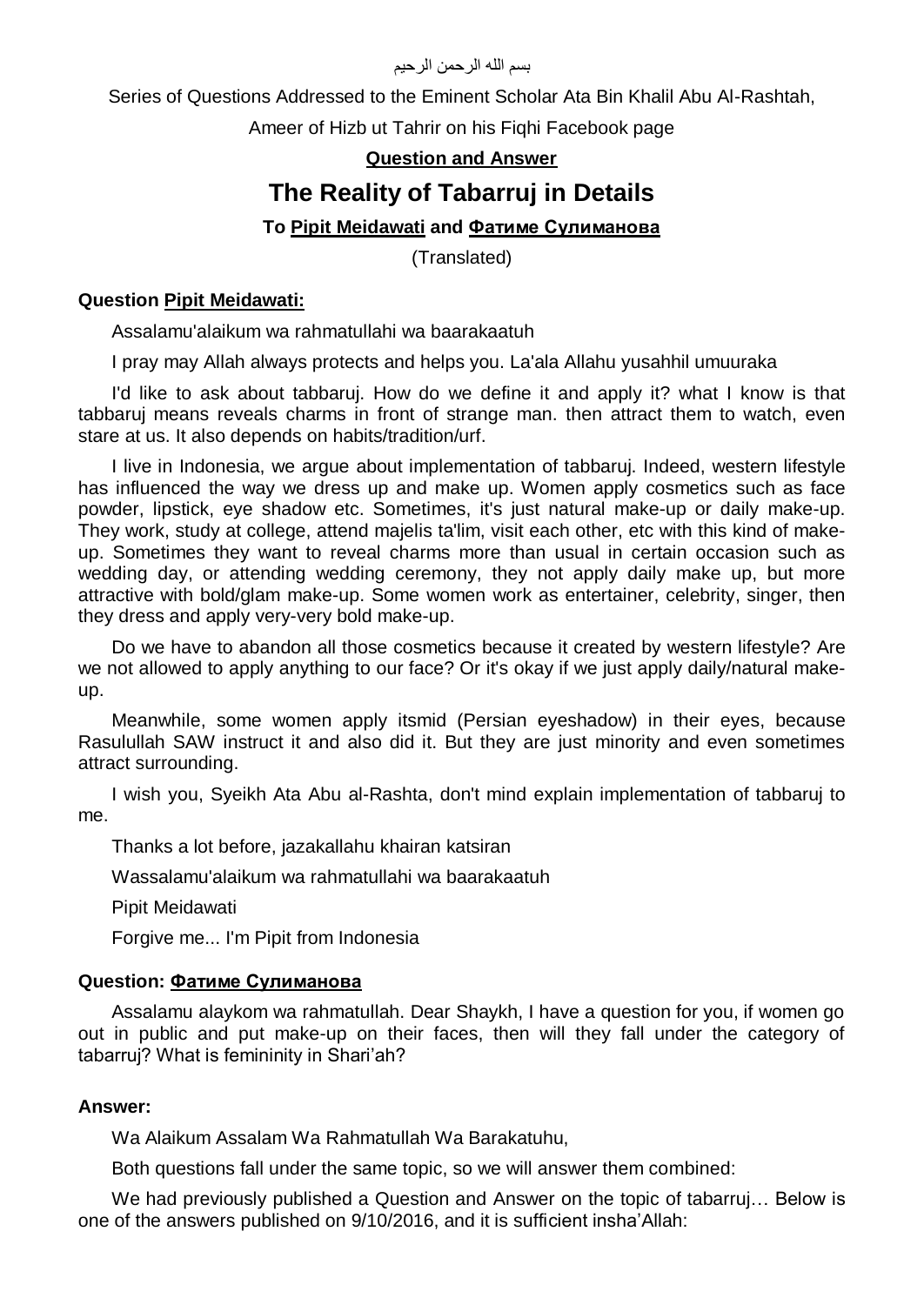#### **The answer mentioned:**

(Before delving into the details of your questions, I mention to you some things in this topic that are detailed in the social system in the matter of looking at women, and I mention to you some broad lines

1. When a woman goes out in public life, she should be dressed with the Shar'ii dress, which entails: Jilbaab, covering the 'awrah, and not reveal her adornments (tabarruj).

2. 'Awrah is the whole of a woman's body except for her face and hands, it is haram for a woman to reveal her 'awrah, **and "drawing attraction" is not considered here, i.e. whether she draws attraction or not, revealing the 'awrah is haram…**

3. Tabarruj in the language is: when a woman reveals her adornments and beauty to men, in "Lisan Al Arab" it states: "And Tabarruj: Revealing the adornments to foreigners, which is rebuked, but it is acceptable for the husband". In "Qamous Al Muheet" it states: "And she showed Tabarruj: She revealed her adornment for men".

In "Mukhtar As-Sahah" it states: "and "Tabarruj" is when a woman reveals her adornments and beauty to men."... And in "Maqayees Al –Lugha": "Baraja' the letters: Ba, Ra, and Jeem have two origin sources: One means to become apparent, and to show (Althuhoor and Al-Borooz), and from it is Tabarruj, which is when a woman reveals her beauty)." What is understood from the word "Idh-har" and "Al-dhuhoor and Al-Borooz'' is that the adornment is attractive and is made apparent to men; and the Shariah meaning is not And let" ﴿وَلَا يَصْرِبْنَ بِأَرْجُلِهِنَّ لِيُغْلَمَ مَا يُخْفِينَ مِنْ زِينَـنِهِنَّ﴾ :says سبحانه ونعالى different from that, Allah **َ them not stamp their feet to make known what they conceal of their adornment"** [An-Nur: 31]

Therefore a woman must not walk stamping her feet strongly on the ground allowing her anklet to produce a sound that will make a man aware that the woman is wearing jewelry on her ankle under her clothes. All of this means that Tabarruj has the same meaning linguistically and in Shariah, it is the adornment that attracts attention, not mere adornment.

**Thus, tabarruj is the adornment/charm that attracts attention without the revealing of the 'awrah, as for revealing the 'awrah, it is haram whether it attracts attention or not… tabarruj is not zeenah (charms), as there are normal charms that do not attract attention and are allowed for women, and there are charms that attract attention known as tabarruj, and tabarruj is haram. Tabarruj falls in two aspects:**

- **the charms worn by women on the mubah** areas of her body, i.e. on her hands and face, and on her clothes if it attracts attention

**- the charms worn by women on other than the mubah without the revealing of the 'awrah, like adorning her ankle with an anklet, or adorning her wrists with bracelets, while her leg or arm is covered,** so if the woman makes a specific move with her leg or arm, men know that there are adornments on her leg or arm, then this is considered tabarruj **even if the arm or leg are covered.**

4. As for the zeenah (charms) worn on the mubah parts of the woman's body, or on her clothes, then if it attracts attention, it becomes tabarruj and is therefore haram. The meaning of attracting attention is when the charms on this part (of body or clothes) is unusual, i.e. when she walks past men with this adornment, it attracts their attention to the femininity of this woman, and the meaning of it not attracting attention means that if the woman walks past men, then the feminine side does not cross their minds.. this matter falls under understanding the reality (tahqeeq al-manat), and I don't think it is difficult, as masculinity and femininity exist in men and women, and it is easy for him or her to perceive whether this adornment/charm attracts attention or not, **especially women, because they know whether their charms are normal or whether they attract the attention of men…**

5. As for the zeenah (charms) worn on non-mubah areas while the 'awrah is covered, like if the woman wears an anklet on her ankle, then stamps her feet strongly on the ground